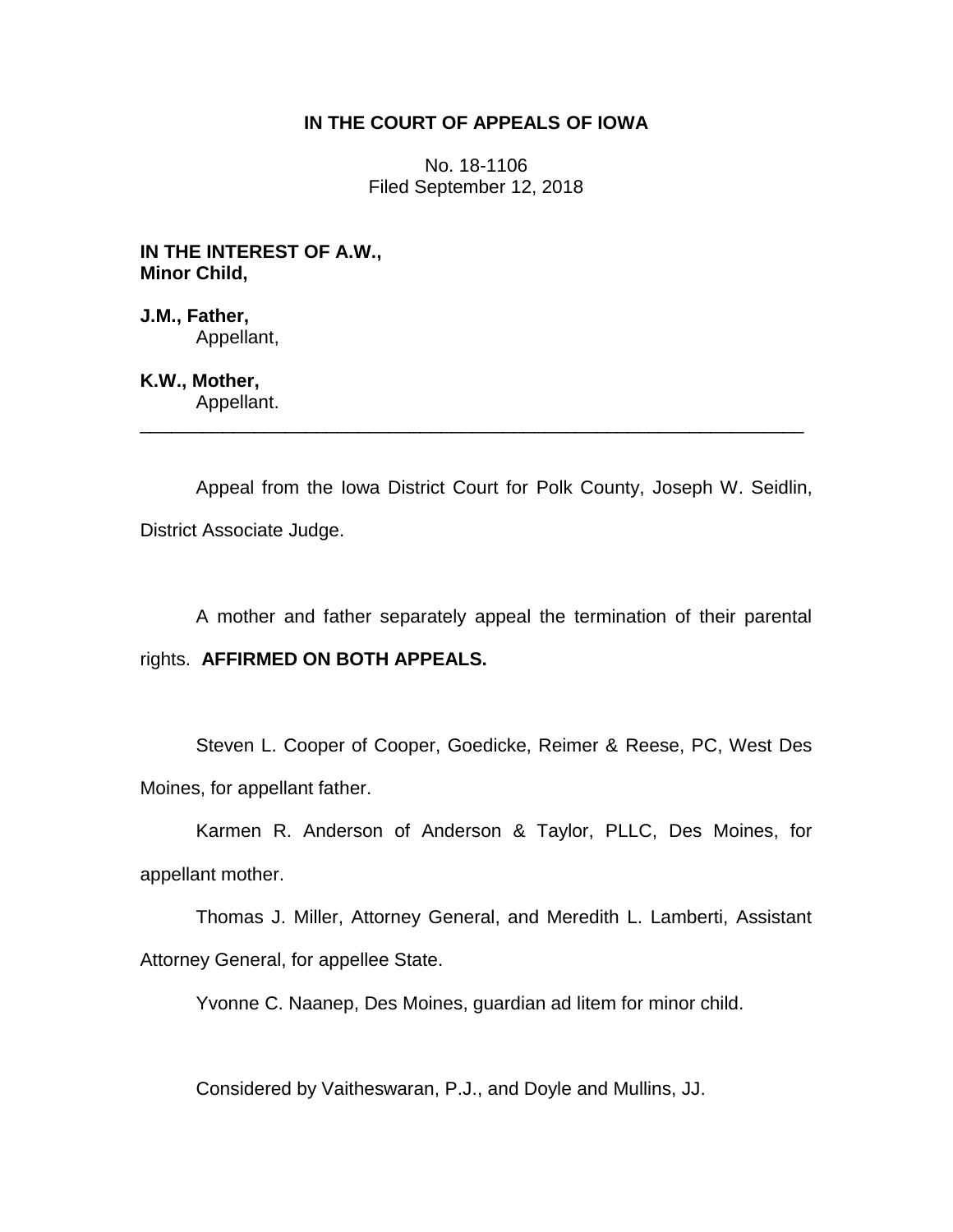## **MULLINS, Judge.**

 $\overline{a}$ 

A mother and father separately appeal the termination of their parental rights to A.W., born in March 2017. The father argues: (1) the State failed to present clear and convincing evidence of the grounds for termination, (2) termination is not in the child's best interest, (3) statutory exceptions to termination apply, and (4) additional time for reunification should be granted. The mother only challenges the court's denial of a six-month extension.

### **I. Background Facts and Proceedings**

A.W. came to the attention of the Iowa Department of Human Services (DHS) in late June 2017 upon information that the mother was using heroin while caring for A.W. On June 21, A.W. was removed from the mother's care and placed with the father.<sup>1</sup> The mother admitted herself to the hospital that same day, seeking to detox. During her hospitalization, the mother was diagnosed with several mental disorders and continued inpatient hospitalization was recommended. However, on the next day, June 22, the mother became violent and attacked staff, which resulted in her arrest and transfer to jail. After the mother posted bail, she did not return to the hospital or follow through with the recommended inpatient hospitalization.

The child was subsequently removed from the father's custody after he tested positive for methamphetamine. The child was initially placed with a paternal aunt. The court later modified placement to a foster home because the aunt no longer wanted to care for the child.

<sup>&</sup>lt;sup>1</sup> The father only learned of his paternity a few weeks prior to assuming care of A.W.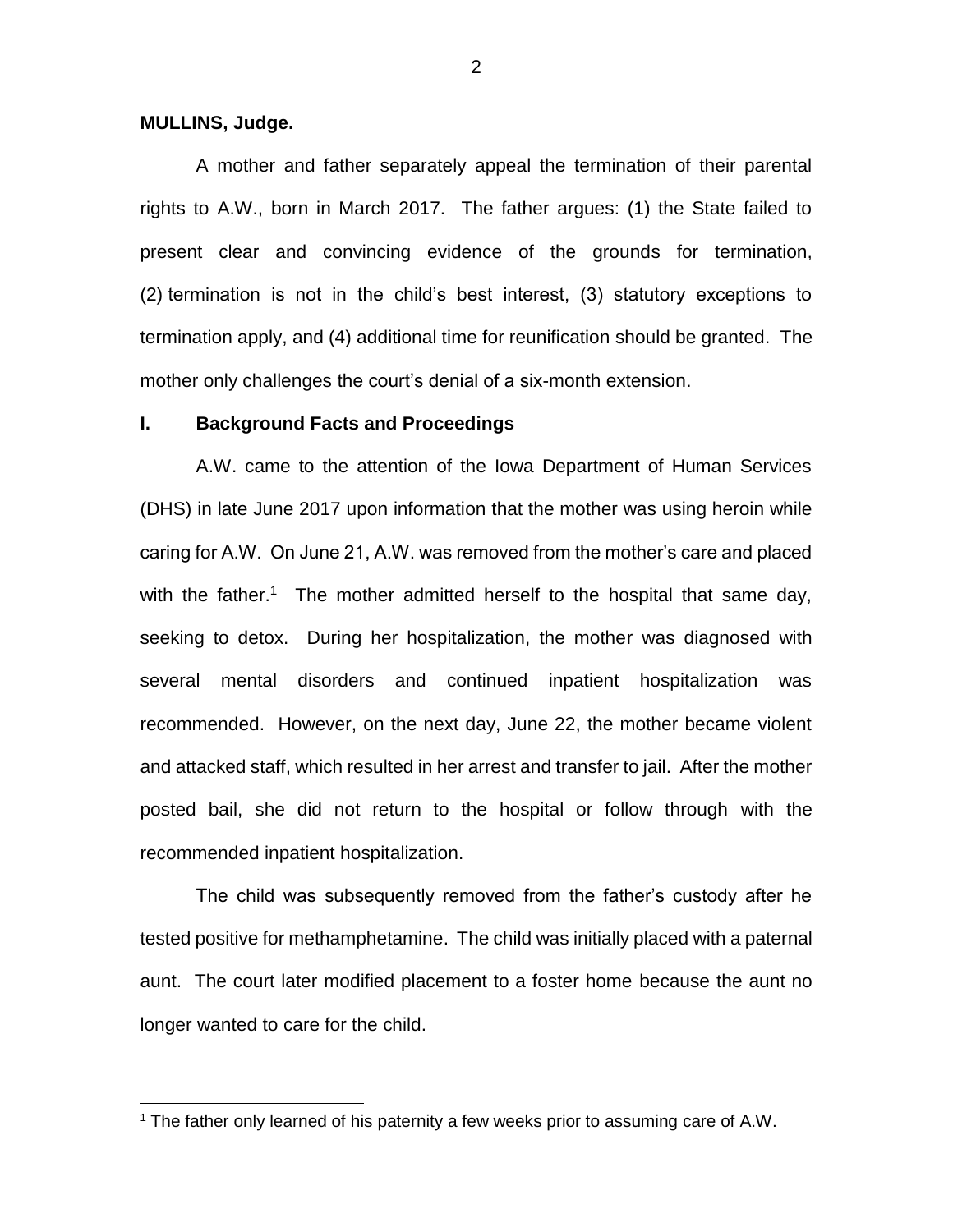In July, DHS returned a founded child-abuse assessment against both parents for denial of critical care—failure to provide adequate supervision. During the investigation, the mother admitted to using both heroin and methamphetamine while caring for A.W and the father admitted he observed and made a video of the mother using heroin while A.W. was in the home.

In August, A.W. was adjudicated a child in need of assistance with a primary permanency goal to return to the mother's care. The court ordered the parents to engage in substance-abuse and mental-health evaluations and treatment and provide random drug screens. The court also ordered both parents to engage in domestic violence services due to reported aggressive incidents between the two parents, both before and after A.W.'s birth, and the father's acknowledged history of domestic violence. Further, the mother was required to continue treatment with her psychiatrist and follow all medication recommendations.

Before coming to the attention of DHS, the mother had a significant history of childhood trauma and suffered from multiple mental-health issues. As a result, she takes medication and attends therapy. The mother is currently pregnant with twins, <sup>2</sup> which resulted in a decrease of some of her medications. Her doctor terminated their doctor-patient relationship due to the mother's failure to comply with recommended prenatal care or appear for prenatal visits.

From October 2017 to February 2018, the mother participated in childparent psychotherapy (CPP) with A.W. However, the sessions ended due to the mental-health issues which negatively affected A.W. during their sessions. The

 $\overline{a}$ 

 $2$  A.W.'s father is believed to be the father of the twins. The mother and father were not in a romantic relationship at the time of the termination hearing.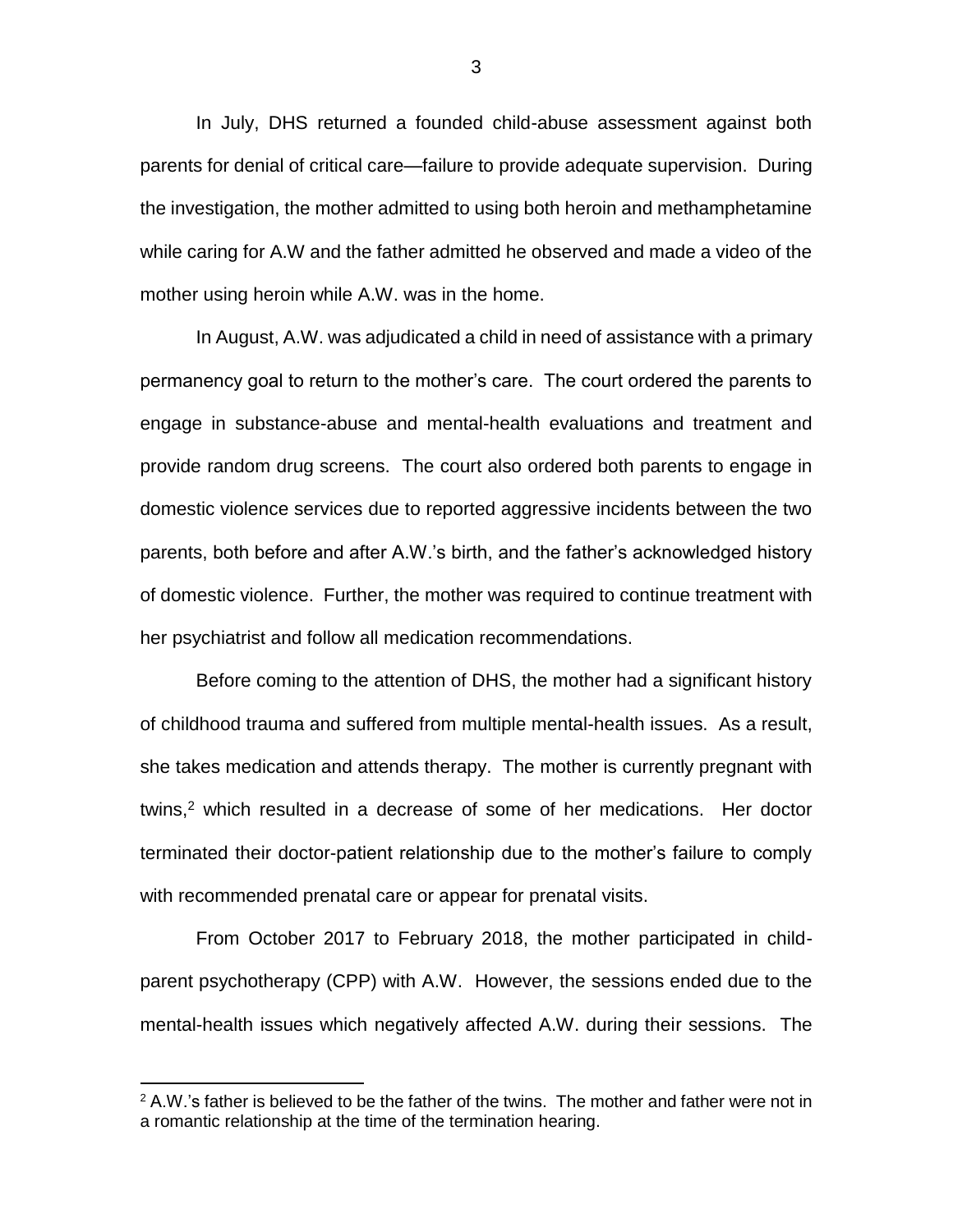father declined to engage in any mental-health services during the pendency of this case except for attempting to set up CPP sessions between A.W. and himself two weeks prior to the termination hearing. He also had a mental-health evaluation scheduled after the hearing date.

The mother did not complete substance-abuse treatment by the time of the termination hearing. She participated in services but continued to use illegal substances. She admitted she used heroin in February and March 2018. On April 21, the police arrested the mother for possession of methamphetamine after they found methamphetamine and paraphernalia in her purse. The mother also admitted to police she used methamphetamine the previous day. The father attempted outpatient substance-abuse treatment three times over the course of the case, with the most recent attempt beginning two weeks prior to the termination hearing. In his first two attempts, he was unsuccessful and ended his participation after only a few weeks. The father's drug tests during the proceedings were all positive for methamphetamine.

The permanency goal remained reunification until March 5, when the State filed a petition to terminate parental rights based on the lack of progress of both parents in addressing their mental-health and substance-abuse issues. The court ultimately terminated the father's parental rights pursuant to Iowa Code section 232.116(1)(h) (2018) and the mother's parental rights pursuant to section 232.116(1)(h) and (*l*). The mother and father separately appeal.

### **II. Standard of Review**

"We review proceedings terminating parental rights de novo." *In re A.S.*, 906 N.W.2d 467, 472 (Iowa 2018). "We are not bound by the juvenile court's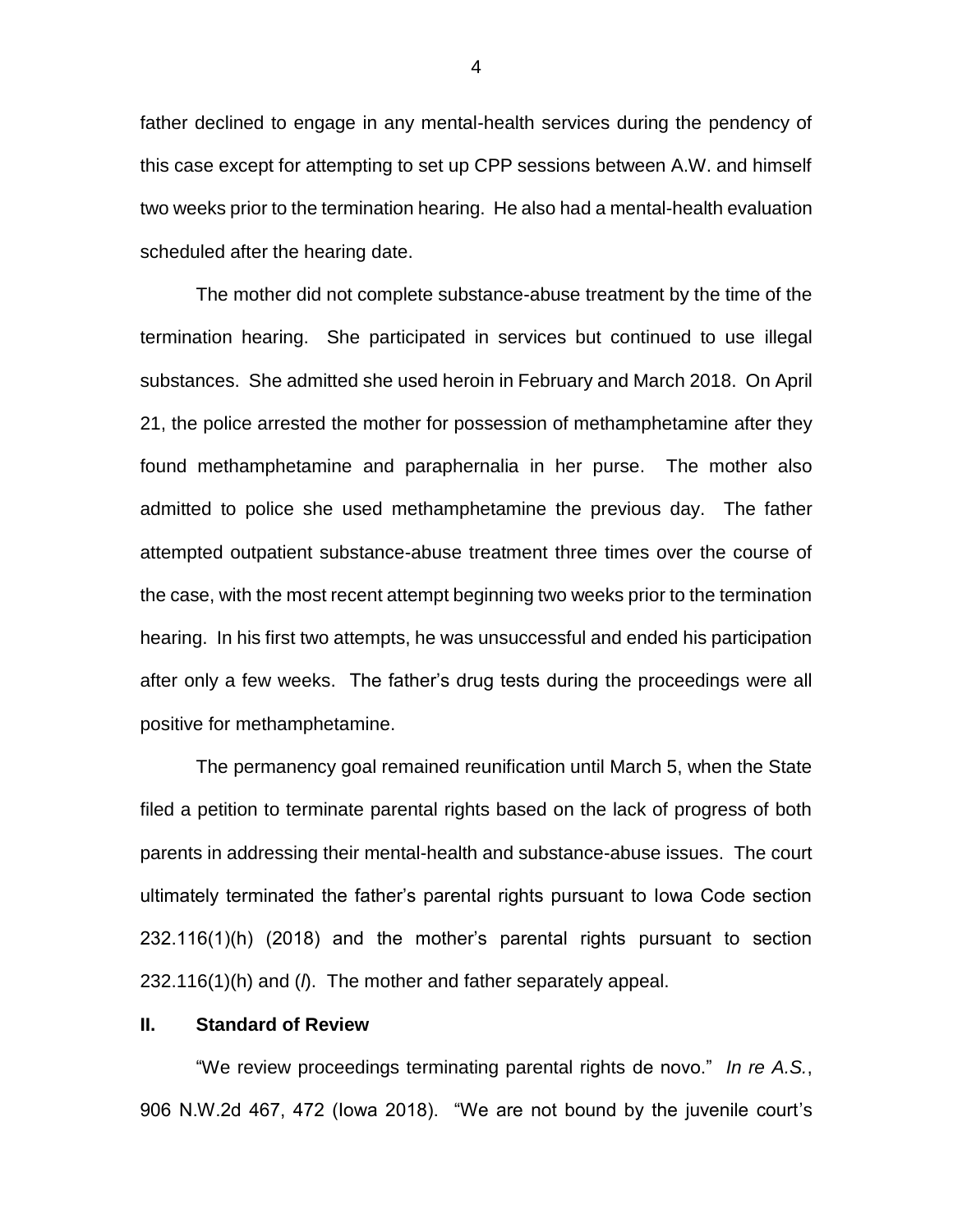findings of fact, but we do give them weight, especially in assessing the credibility of witnesses." *Id.*

# **III. Analysis**

"Termination of parental rights under chapter 232 follows a three-step analysis." *In re D.W.*, 791 N.W.2d 703, 706 (Iowa 2010). "First, the court must determine if a ground for termination under section 232.116(1) has been established." *Id.* "If a ground for termination is established, the court must, secondly, apply the best-interest framework set out in section 232.116(2) to decide if the grounds for termination should result in a termination of parental rights." *Id.* at 706–07. "Third, if the statutory best-interest framework supports termination of parental rights, the court must consider if any statutory exceptions set out in section 232.116(3) should serve to preclude termination of parental rights." *Id.* at 707.

The mother does not argue the State did not meet its burden for termination under section 232.116(1)(h) and (*l*), termination is contrary to the best interests of A.W., or a statutory exception to termination should be applied. As such, we need only consider her challenge to the denial of an extension of time to work toward reunification. *See In re P.L.*, 778 N.W.2d 33, 40 (Iowa 2010).

A. Statutory Grounds for Termination

The juvenile court terminated the father's parental rights pursuant to section 232.116(1)(h), which provides termination may be ordered where there is clear and convincing evidence the child: (1) is three years of age or younger, (2) has been adjudicated a child in need of assistance, (3) has been removed from the physical custody of the parents for at least six of the last twelve months, or for the last six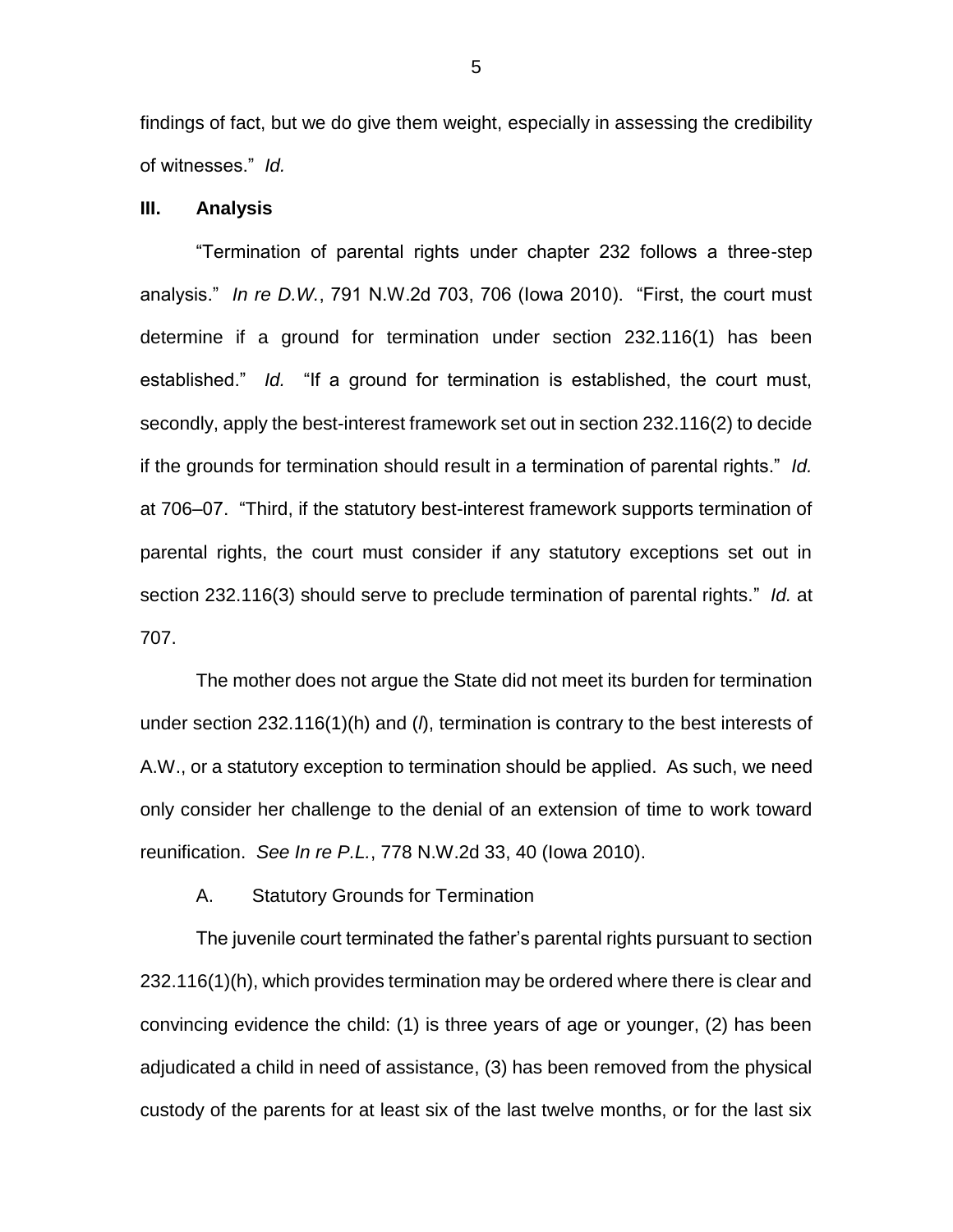consecutive months and any trial period at home has been less than thirty days, and (4) the child cannot be returned to the parent's custody at the present time.

The father does not challenge the establishment of the first three elements. He only challenges the fourth element, contending he was in a position to resume care and custody of A.W. at the time of the termination hearing. *See D.W.*, 791 N.W.2d at 707 (interpreting term "at the present time" to mean "at the time of the termination hearing"). He argues DHS had no concerns about his parenting during the pendency of the case and he has demonstrated periods of sobriety. He further highlights that he reengaged in substance-abuse treatment and any substanceabuse issues he may have does not prevent A.W.'s return to his custody.

Despite the father's contentions that he was able to resume care and custody of A.W. at the time of the hearing, a review of the record provides abundant evidence of the contrary. The child was removed from the father's care due to his substance abuse, and that issue remains unaddressed. The father recognizes that he is a "functional addict," but has yet to take any meaningful steps to address his addiction. Although the father completed several substance-abuse evaluations, he failed to follow through on the recommendations for treatment. The father started treatment on several occasions but ceased attendance after a short time. He has tested positive for methamphetamine multiple times over the pendency of this case. He admitted he relapsed five times since the case began and used marijuana and methamphetamine approximately two weeks prior to the termination hearing. Further, in addition to substance-abuse services, mentalhealth services were recommended for the father, but the father failed to follow through with these recommendations. He completed a mental-health evaluation

6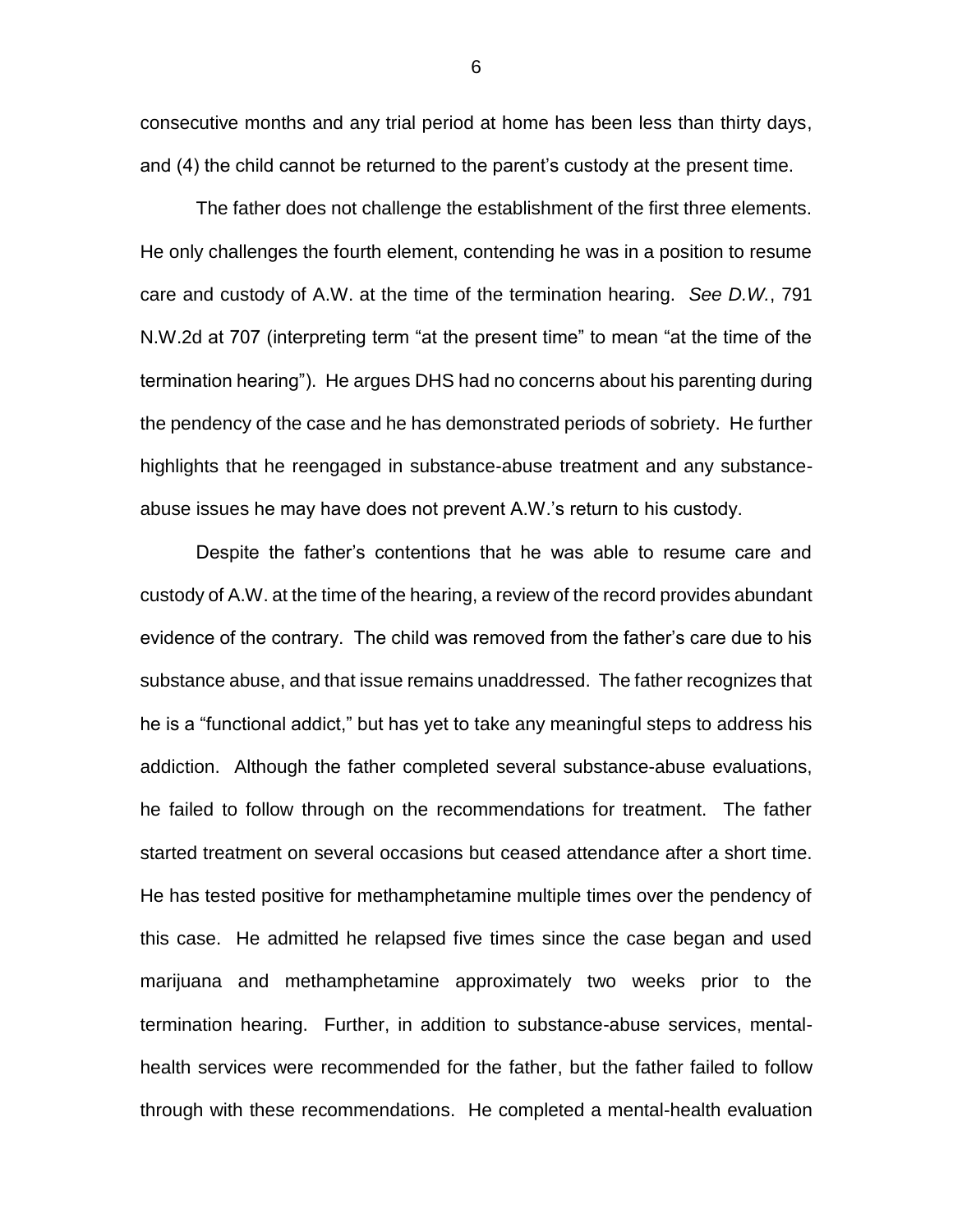in November 2017, but he declined any services other than to contact a therapist to set up CPP sessions two weeks prior to the termination hearing. Finally, though the father's interactions with A.W. were positive, they never progressed beyond fully supervised visits.

"Time is a critical element. A parent cannot wait until the eve of termination . . . to begin to express an interest in parenting." *In re C.B.*, 611 N.W.2d 489, 495 (Iowa 2000). We agree with the juvenile court that the State proved by clear and convincing evidence the child could not returned to the father's care at the time of the termination hearing and find sufficient evidence to support the ground for termination under subsection (h).

# B. Best Interests and Exception to Termination

The father next claims termination of his parental rights is not in A.W.'s best interests, arguing that he loves the child and has never done anything to harm A.W. He also contends he is the best long-term option for A.W.'s growth and development.

"As a general rule, when the statutory grounds for termination of parental rights have been proved, the termination of parental rights is in the best interests of the children." *In re C.M.*, No. 14-1140, 2015 WL 408187, at \*3 (Iowa Ct. App. Jan. 28, 2015). "When we consider whether parental rights should be terminated, we 'shall give primary consideration to the child's safety, to the best placement for furthering the long-term nurturing and growth of the child, and to the physical, mental, and emotional condition and needs of the child.'" *In re M.W.*, 876 N.W.2d 212, 224 (Iowa 2016) (quoting Iowa Code § 232.116(2)). The court can also consider if the "child has become integrated into the foster family" and "whether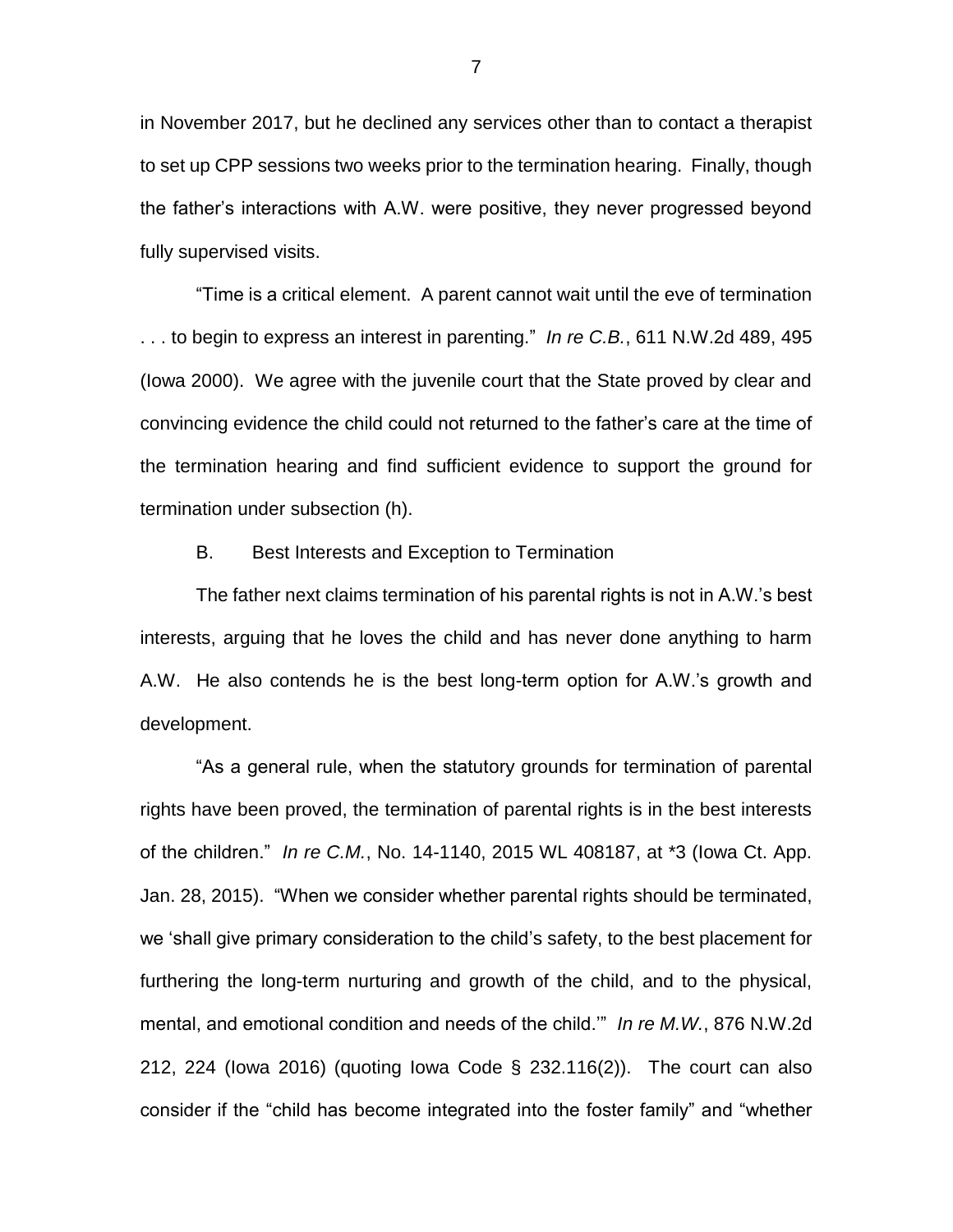the foster family is able and willing to permanently integrate the child into the foster family." Iowa Code § 232.116(2)(b).

At the time of the termination hearing, A.W. was one year old and had been removed from the father's care for approximately ten months. A.W. had been in the father's care for less than three weeks before removal due to his methamphetamine use. Despite the offer of services to address his substanceabuse and mental-health issues, the father has failed to participate in any meaningful way. Though the father's visits with the child were mostly positive, he has not progressed to an increased number of visits or a lower level of supervision and they remained fully supervised. A.W. has remained in the same foster family since August 2017 and has bonded with them; the foster parents seek to adopt A.W. We find termination is in A.W.'s best interests.

The father further argues that an exception to termination applies because of the bond between him and the child. Termination may be precluded when "[t]here is clear and convincing evidence that the termination would be detrimental to the child at the time due to the closeness of the parent-child relationship." *Id.* § 232.116(3)(c). "'The factors weighing against termination in section 232.116(3) are permissive, not mandatory,' and the court may use its discretion, 'based on the unique circumstances of each case and the best interests of the child, whether to apply the factors in this section to save the parent-child relationship.'" *In re A.M.*, 843 N.W.2d 100, 113 (Iowa 2014) (quoting *In re D.S.*, 806 N.W.2d 458, 474–75 (Iowa Ct. App. 2011)). "Insight for the determination of the child's long-range best interests can be gleaned from 'evidence of the parent's past performance for that performance may be indicative of the quality of the future care that parent is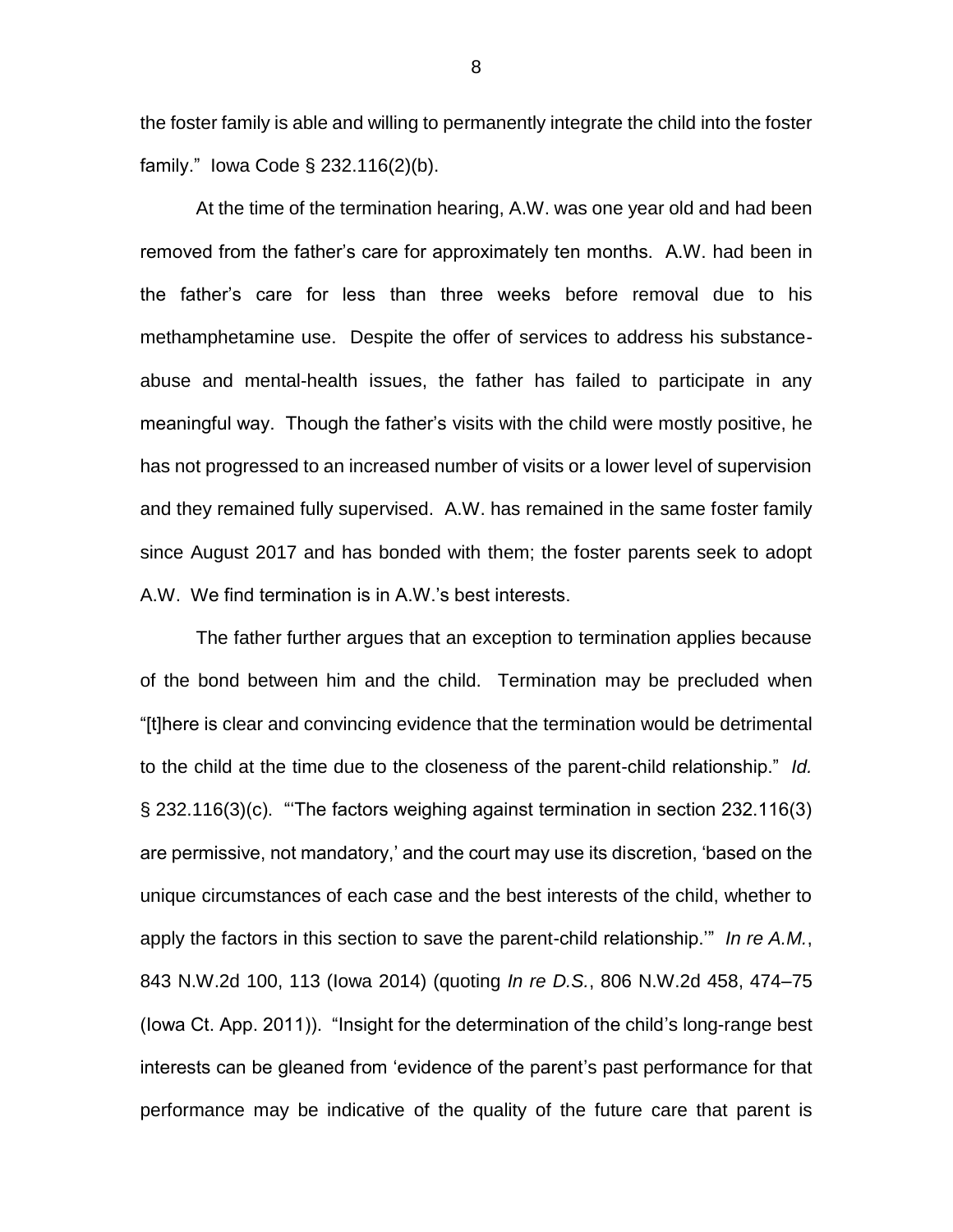capable of providing.'" *C.B.*, 611 N.W.2d at 495 (quoting *In re Dameron*, 306 N.W.2d 743, 745 (Iowa 1981)).

On our de novo review, we do not find clear and convincing evidence that termination would be detrimental to A.W. Though the father loves A.W., "our consideration must center on whether the child will be disadvantaged by termination, and whether the disadvantage overcomes [the father's] inability to provide for [A.W.]'s developing needs." *D.W.*, 791 N.W.2d at 709. A.W. was only in the father's care for a few weeks when she was only a few months old, and after removal, he did not progress beyond fully supervised visits. The father continued to use methamphetamine and marijuana after A.W.'s removal and declined to participate in recommended services. Whatever bond there is between A.W. and the father, "the [father]-child bond should not override termination where, as here, the [father] is unable to meet the child's needs for a consistent permanent home with a responsible parent, and the child is adoptable." *In re J.P.*, No. 14-0673, 2014 WL 3513237, at \*6 (Iowa Ct. App. July 16, 2014).

Further, A.W. has remained in the consistent and stable care of the same foster family since August 2017, who have expressed the desire to adopt A.W. The father alternatively requests the court place A.W. in a guardianship instead of terminating his rights. However, no witnesses at trial mentioned the idea of guardianship and both the family safety, risk, and permanency (FSRP) care coordinator and DHS worker recommended termination. Upon our review, we find the father failed to meet his burden to establish a statutory exception to termination or establish guardianship as a meaningful option to preclude termination of his parental rights.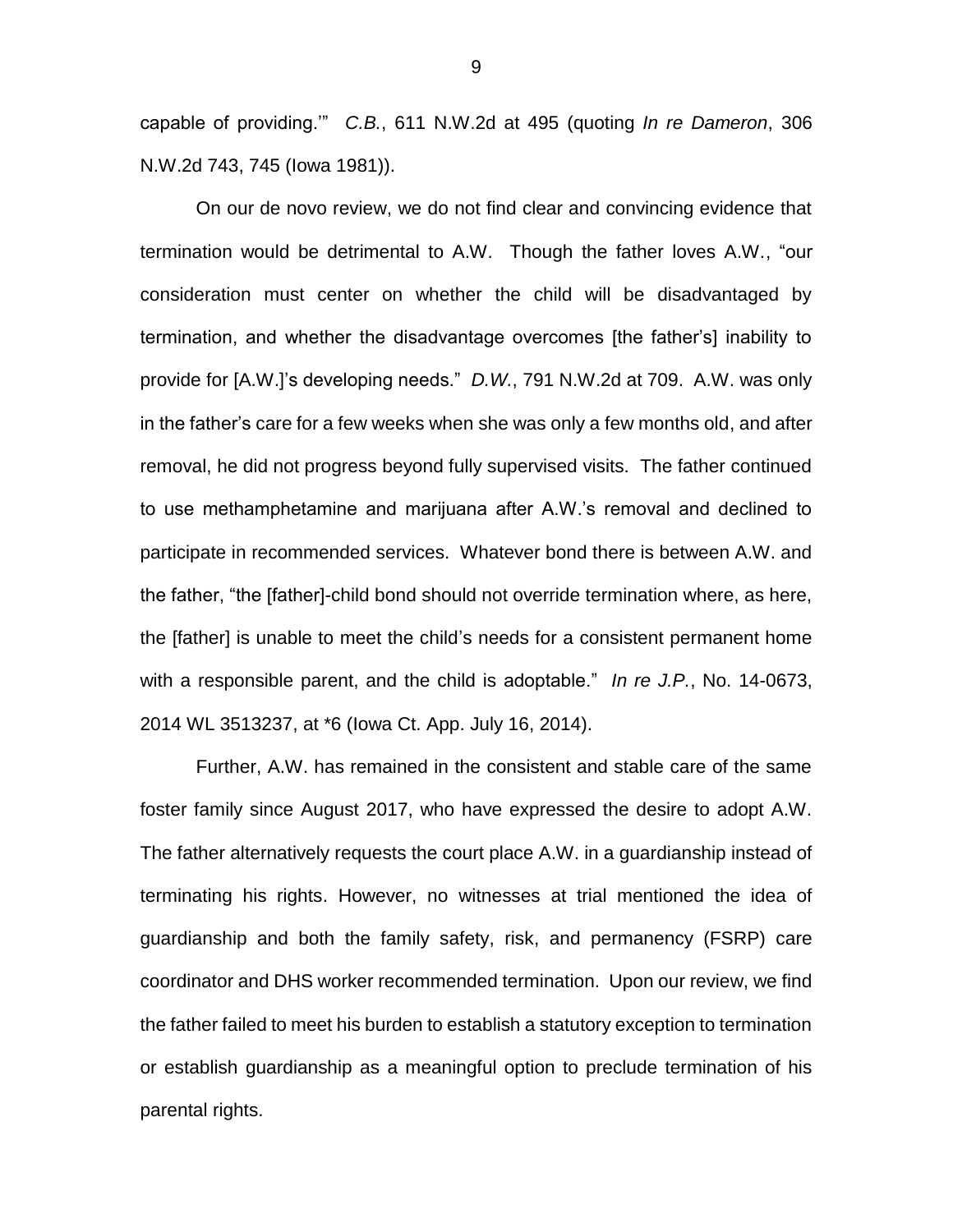# C. Extension

Finally, both parents request an additional six months to work toward reunification. The mother contends she has attended mental-health and substance-abuse treatment throughout the entire case and participated in both visits and therapy with A.W. She argues that with her recent acceptance into an inpatient program, reunification is possible within six months. She further argues that she suffers from severe mental-health and substance-abuse issues which take longer to address and with the added stress of her pregnancy, she needs more time to resolve those issues. The father argues he has demonstrated stability in many areas of his life, including housing, transportation, and employment and with his participation in substance-abuse treatment, he would be able to resume custody within six months.

Section 232.104(2)(b) allows the juvenile court the option to continue placement of a child for an additional six months to work towards reunification if the court finds "the need for removal . . . will no longer exist at the end of the additional six-month period." Despite the mother's contention that she attended the recommended services throughout the case, the record reflects that she failed to engage in those services in any meaningful way and was not receptive to feedback about her lack of engagement. Further, A.W. was removed from the mother's care due to her heroin use while caring for the child. After removal, she refused on numerous occasions to drug test in a timely manner. The mother relapsed at the end of February, admitted to using heroin and methamphetamine only two weeks prior to the termination hearing, and was arrested for possession of methamphetamine on April 21. The mother was unemployed for the majority of

10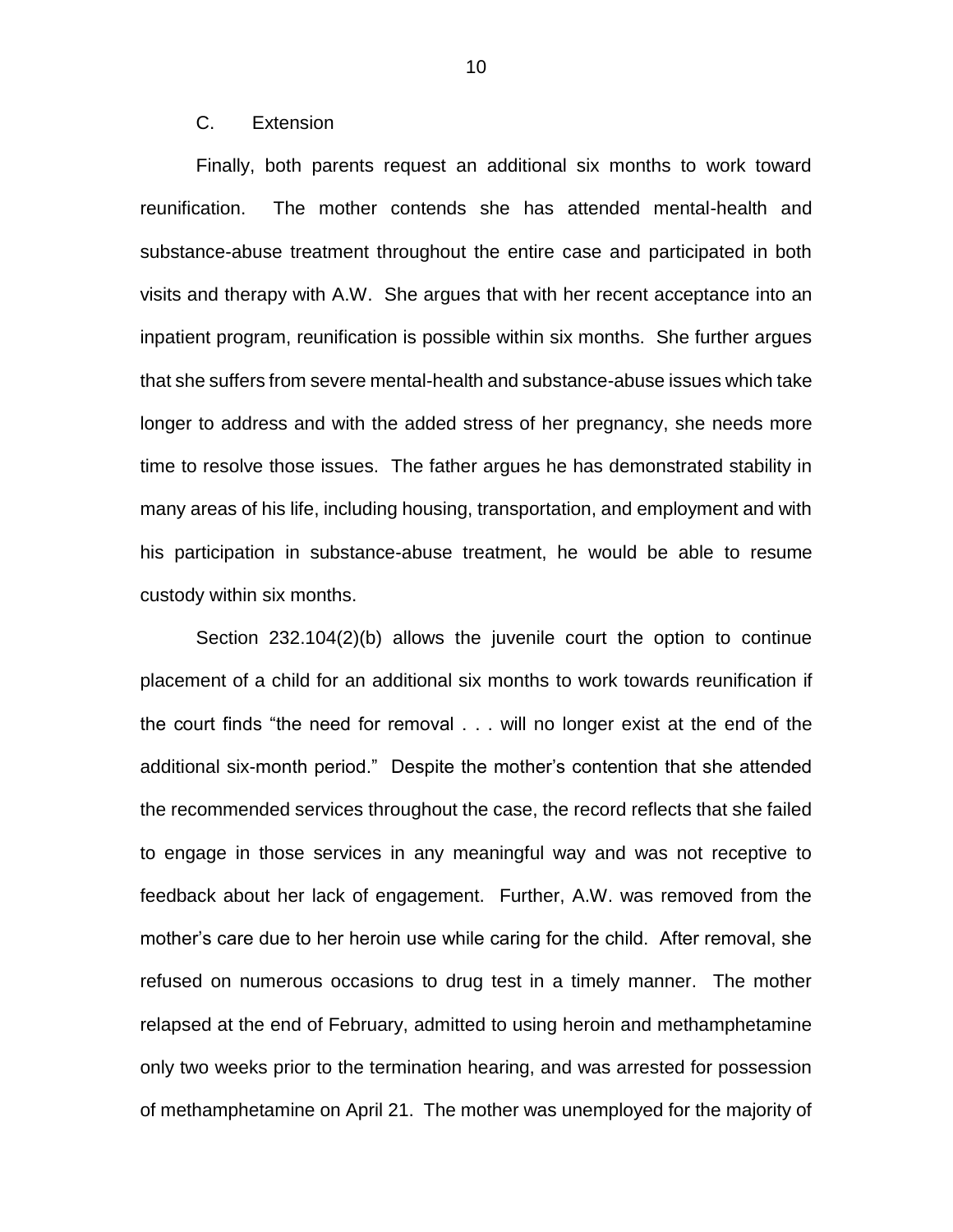the pendency of the case, and DHS has not observed her residence to verify its suitability since late 2017. The mother's visits remained fully supervised, and the record reflects there were issues with her behavior and self-care during many visits and her sobriety at recent interactions. Additionally, the effect the mother's visits had on A.W. is concerning. The FSRP worker noted A.W. became limp like a rag doll or had a flat affect during several visits. A.W. also exhibited an unwillingness to engage with the mother and often looked to the worker rather than the mother for care. The CPP therapist reported the mother struggled to understand how her disorganized and distressed responses negatively affected A.W, failing to recognize A.W.'s reactions to her mood and behavior during their joint sessions. The sessions ended due to the mother's need to address her mental health. In sum, the issues that led to A.W.'s removal from the mother's care remain, and the record does not support the mother's claim that she will be able to address those issues and be in a position to safely parent A.W. within six months.

Much like the mother, the record also reflects the father would not be able to resume custody of A.W. within six months. The father has failed to address his substance-abuse issues, the impetus for A.W.'s removal from his care. He admitted relapsing multiple times during the pendency of the case and used both marijuana and methamphetamine only a few weeks prior to the termination hearing. He failed to participate in recommended services and if he did participate, it was only minimally or for a short period of time. Though the father completed a substance-abuse evaluation in the month prior to the termination hearing and planned to enter an inpatient treatment facility after the termination hearing, he still has not addressed his mental-health and domestic-violence issues.